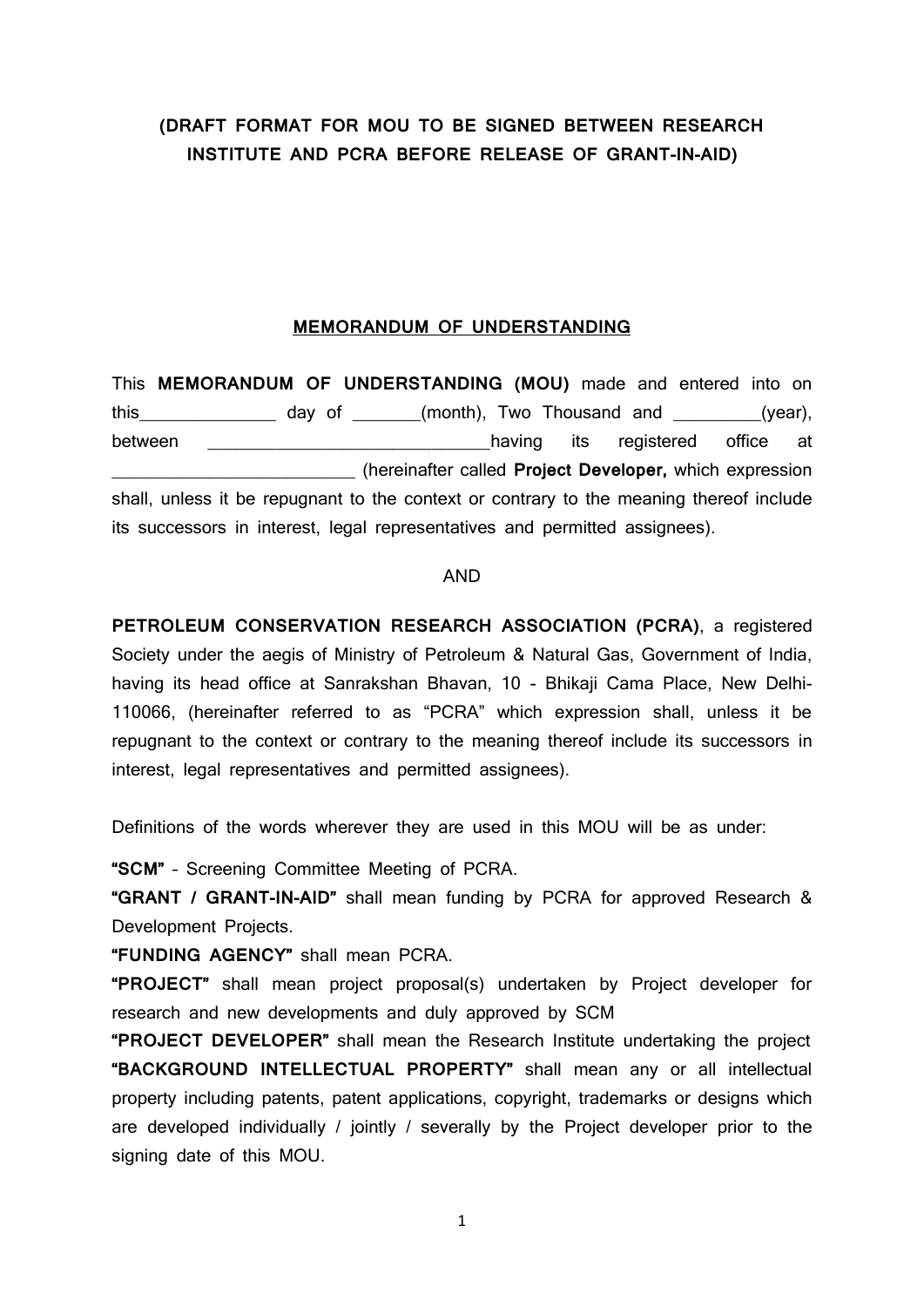**"INTELLECTUAL PROPERTY RIGHTS"** (IPR) shall mean any or all intellectual property including patents, patent applications, copyright, trademarks or designs which are developed by Project developer under the PROJECT.

**"ZERO DATE"**: The Zero Date shall mean the date of release of first payment by PCRA to Project developer or 30 days from signing of MOU, whichever is earlier.

**"COMPLETION PERIOD"**: The duration for the PROJECT (including subsequent time extensions, if any) as approved, for completing the activities as defined in the scope of work of this MOU, defined in months from the Zero Date.

**"COMPETENT AUTHORITY"** shall mean Executive Director (ED) of PCRA

#### **PREAMBLE**

- A. AND WHEREAS **PROJECT DEVELOPER** is a premier Research Institute and is involved in research and development of technologies / products towards petroleum conservation and environment protection and has developed, over the years, experience and capabilities in these areas.
- B. AND WHEREAS **PCRA**, through its R&D Department, strives to promote Research, Development and Deployment efforts aimed at petroleum conservation and environment protection; to support and facilitate efforts for adoption and dissemination of fuel efficient technologies and substitution of petroleum products with alternate fuels and renewables.
- C. WHEREAS, the Project titled **"\_\_\_\_\_\_\_\_\_\_\_\_\_\_\_\_\_\_\_\_\_\_\_\_\_\_\_\_\_"** (hereinafter called the "PROJECT") has been considered and approved at a total Project cost of **Rs. \_\_\_\_\_\_ lakhs. (Rs. \_\_\_\_\_\_\_\_\_\_\_\_\_\_\_\_\_\_\_\_\_ only)** and completion period of **\_\_\_\_\_\_\_** months.

The breakup of the sanctioned Project cost shall be as under:

- 1) **\_\_\_\_\_\_\_** (in lakh) as grant/grant-in-aid by PCRA to PROJECT DEVELOPER
- 2) **\_\_\_\_\_\_\_** (in lakh) to be internally funded by PROJECT DEVELOPER
- D. AND WHEREAS, the intellectual property i.e. know-how/ process/ design/ technique generated in the project shall be jointly owned by PCRA and PROJECT DEVELOPER. The Parties may use the IP for their use and for any projects in a manner set out below. Notwithstanding anything to the contrary contained herein, PROJECT DEVELOPER may use the results for academic and research purposes. PROJECT DEVELOPER is also entitled to publish keeping in mind the protection of IP.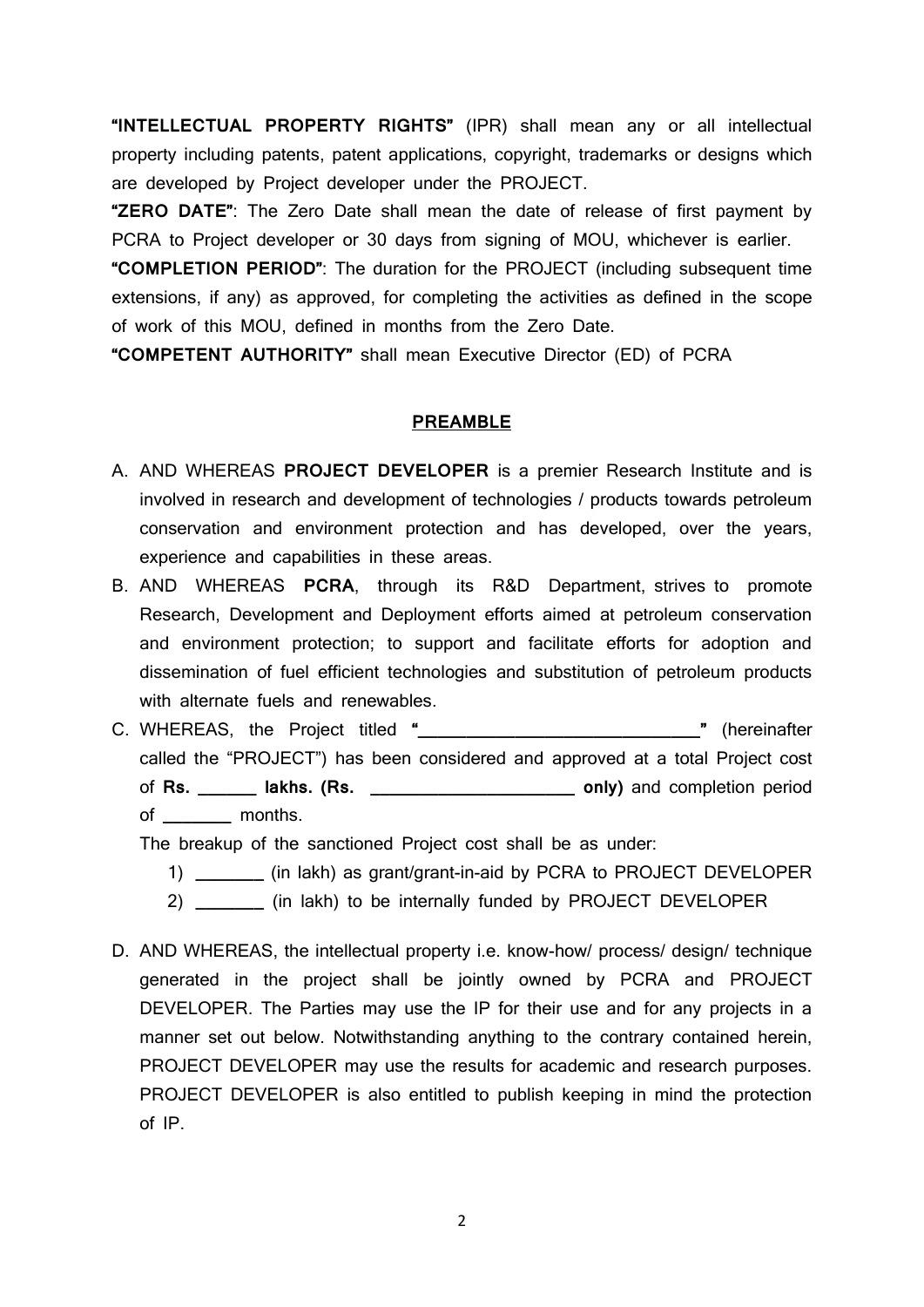E. The completion period for the PROJECT shall be for **\_\_\_\_** months from the Zero Date.

THEREFORE, it is agreed by the PROJECT DEVELOPER and PCRA, through the instrument of this MOU as follows:

#### **Clause 1 – Scope of MOU**

1.1 This MOU details the terms and conditions regarding the PROJECT to be carried out by PROJECT DEVELOPER, the rights and obligations of all the parties with respect there to and the usufructs thereof and the financial arrangements between the PROJECT DEVELOPER and PCRA. The complete project proposal submitted and accepted by SCM is attached as **Annexure A**, Milestones & Timelines have been attached as **Annexure B** and Head wise project cost is attached as **Annexure C,**  expenditure statements as in **Annexure D, Annexure E** as the Format for mandate towards e-payment, **Annexure F** as the Format for Draft / Final Report, and **Annexure G** as the Format for Project Progress Report

1.2 The PROJECT DEVELOPER would be responsible for successful completion of the PROJECT and shall be wholly responsible for fulfilling the objectives of the project.

**Clause 2 – Objectives of the Project**

 $2.1$   $\qquad \qquad$ 

#### **Clause 3 – General responsibilities**

- 3.1 The PROJECT DEVELOPER shall undertake the PROJECT activities as per approved project proposal attached as **Annexure A.**
- 3.2 The PROJECT DEVELOPER may share and utilise the Background Intellectual Property to the extent necessary in meeting the defined objectives and scope of work / deliverables under the PROJECT.
- 3.3 The PROJECT DEVELOPER shall be responsible for interacting with any outside party for but not limited to purchase of equipment / hardware / software, construction & installation etc. required for the PROJECT for carrying out experiments to fulfil the objectives of the PROJECT.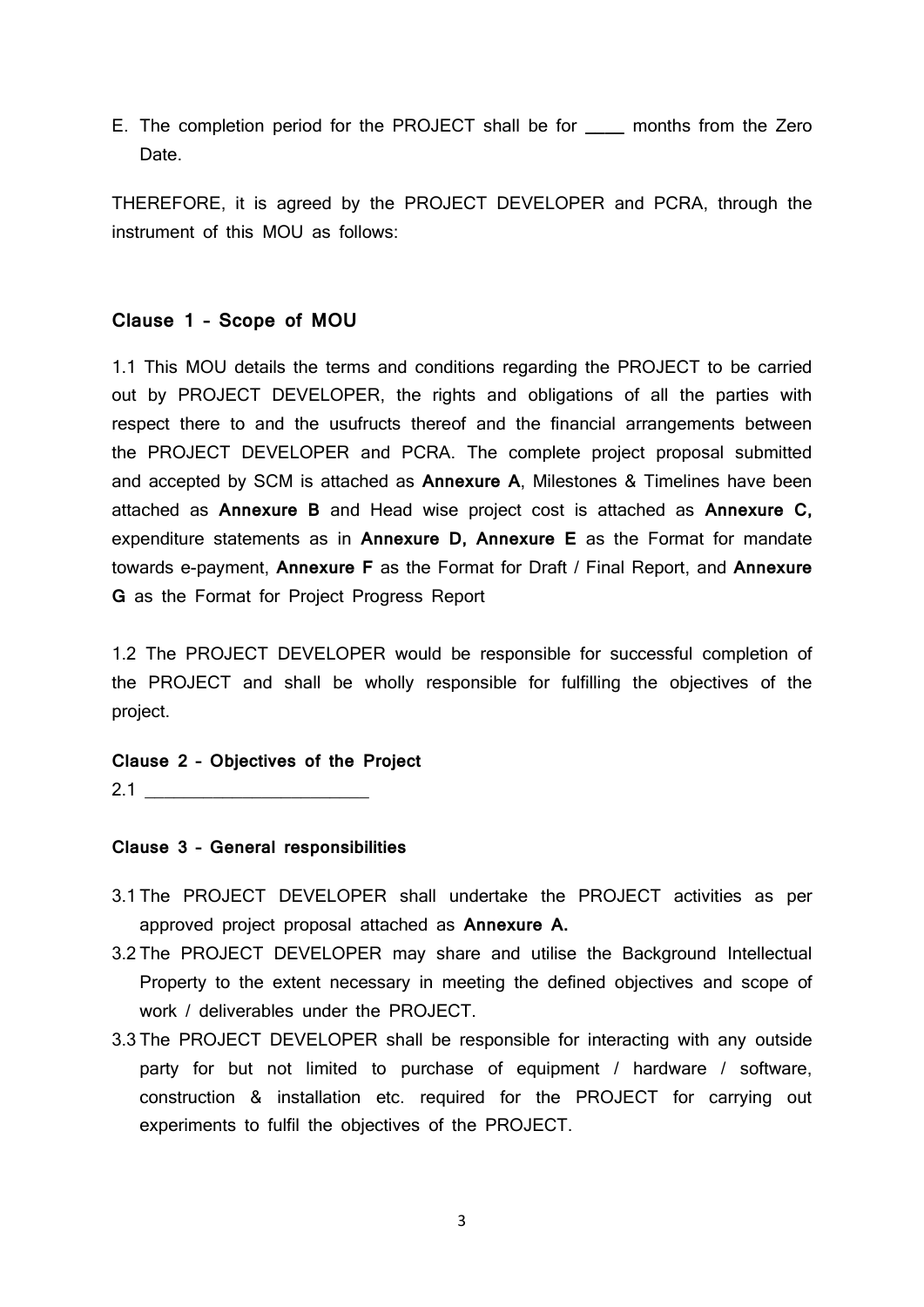3.4 The PROJECT DEVELOPER shall ensure that no procurement relating to any non-recurring expenses or major equipment purchases shall be undertaken in the last three months for a PROJECT with completion period of less than or equal to two years or in the last six months for a PROJECT with completion period of more than two years since the same shall not be entitled to any payment from the grant by PCRA.

Though in the exceptional situation that an unprecedented requirement arises such as to be vital to timely completion of the project, then such procurement may be allowed on a request from the developer as approved by PCRA without any additional funding.

- 3.5 The PROJECT DEVELOPER shall submit Periodic progress reports (as per format at **Annexure G**) and expenditure statements (as per format at **Annexure D**) in respect of project to PCRA on quarterly basis without fail. These documents must reach PCRA office within 30 days on completion of each quarter. The progress report should clearly indicate targets mentioned in **Annexure –** B as completed / in progress / yet to take off. In addition, details of institution contribution, if any, for the project, to be mentioned in the periodic expenditure statements separately.
- 3.6 The PROJECT DEVELOPER to provide all relevant data / worksheet / report / calculation / etc., in both soft and hard form with PCRA in case PCRA wishes to conduct Techno-economic assessment of the project / outcome of the project. If PCRA needs to conduct the techno-economic assessment through any  $3<sup>rd</sup>$  party, relevant data needs to be shared with the  $3<sup>rd</sup>$  party under intimation and approval of PCRA. The PROJECT DEVELOPER to cooperate and provide all relevant support required in this regard.
- 3.7 PCRA reserves the right to seek any information/visit the actual site/laboratory at any point of time. A team of PCRA / member of screening committee and the institute officials may review the status of the project from time to time. One official of PCRA may also get associated with the PROJECT DEVELOPER as coinvestigator at the discretion of PCRA. Nomination, if any, may be indicated later on.
- 3.8 PROJECT DEVELOPER to submit draft technical completion report regarding the project to PCRA (one hard copy and one soft copy) within one month of completion of the project. The report should contain all relevant data, designs, detailed drawings, bills of materials, vendors for each item, approximate cost of each item, operation and maintenance procedures etc. as applicable. In the draft technical completion report, following shall be indicated: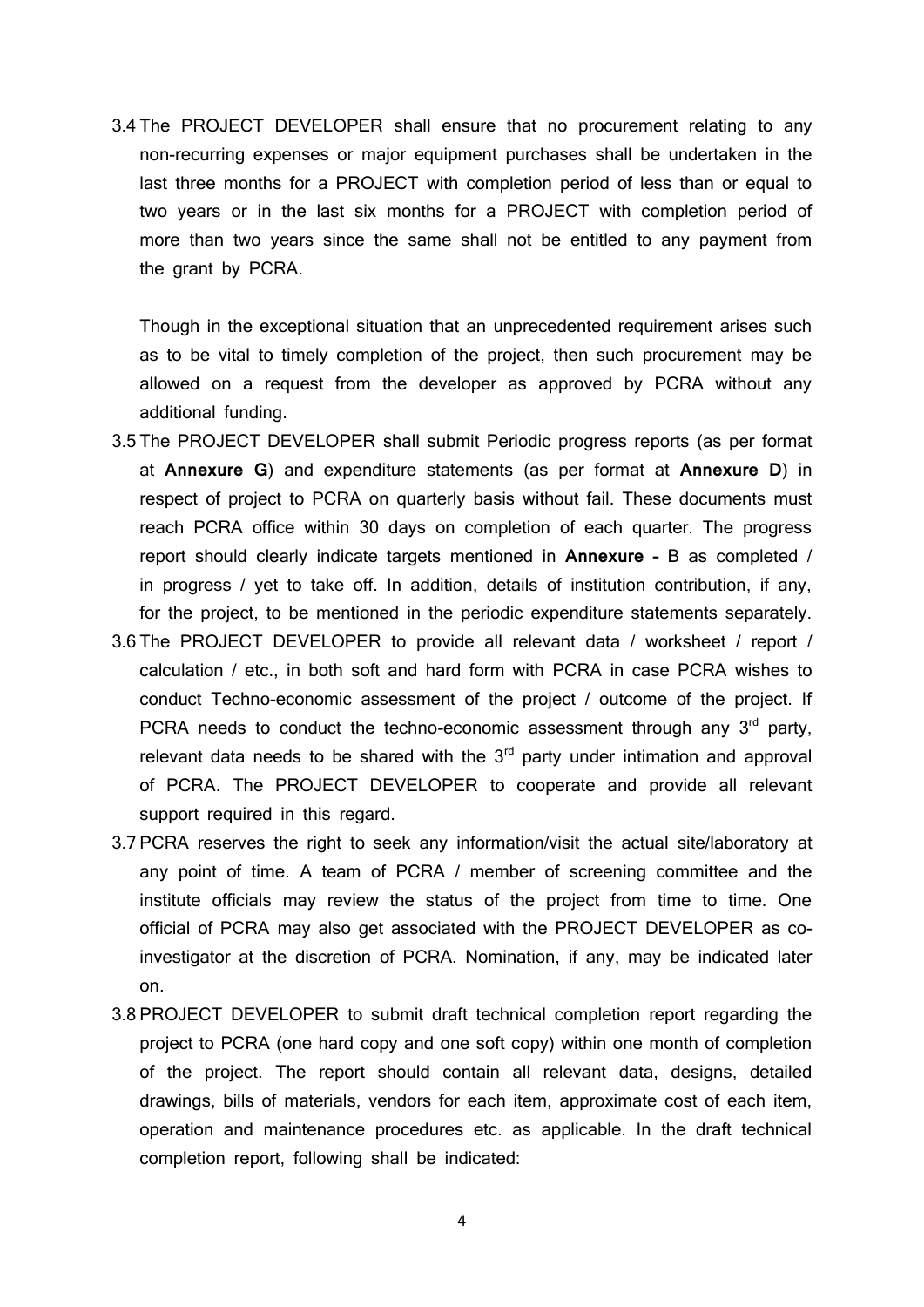- i. Energy already saved at the time of writing the report & value thereof in million tons of oil equivalent (MTOE).
- ii. Average Energy being saved per day at the time of writing report & value thereof.
- iii. Estimate of energy saving in next one year & futuristic view
- 3.9 PROJECT DEVELOPER will be required to make a presentation about the project work to the SCM for its review, comments and approval of the project, upon completion of project and submission of draft completion report. After incorporating comments of the SCM, if any, in the draft report, final technical report (both hard and soft copy) will be submitted to PCRA within one month of the date of SCM.
- 3.10 After completion of the project the PROJECT DEVELOPER may be required arrange approval of technology / equipment /appliances from appropriate authorities like BIS/ Pollution Control Boards etc. The PCRA will provide all possible assistance for the same.
- 3.11 On completion of the project, PROJECT DEVELOPER would pass on the technology to interested entrepreneur / commercial house for commercialization of the technology/ equipment/ appliance and assist in implementing the technology. PCRA would assist in commercialization of the developed technology. However, in case any revenues are generated, this should be shared equally with PCRA. Technology transfer fee, license fee and royalty if any shall be equally shared between PCRA & the institute. Quantum of such fee to be by discussion between PCRA and PROJECT DEVELOPER.
- 3.12 The PROJECT DEVELOPER will prepare one film of about 10-15 minutes on the PROJECT, its objective, outcome and way forward for implementation along with brochure within the above PCRA grant for dissemination of project findings for the benefit of masses. This film to be shared with PCRA for its use at discretion during mass campaigns / awareness programs.
- 3.13 All out efforts to be done towards commercialization / popularization of the technology, for which seminars / meetings / etc may organized with various stakeholders and other agencies and with the help of PCRA. A detailed presentation / discussion to be made about the new technology. Agencies/consultants developed in the area may also be invited to such seminars.
- 3.14 If any research paper/article is published in national or international magazine or journal etc by PROJECT DEVELOPER about the project, it shall attribute the work to the grant by PCRA & only after obtaining written consent of PCRA which shall not be unreasonably denied.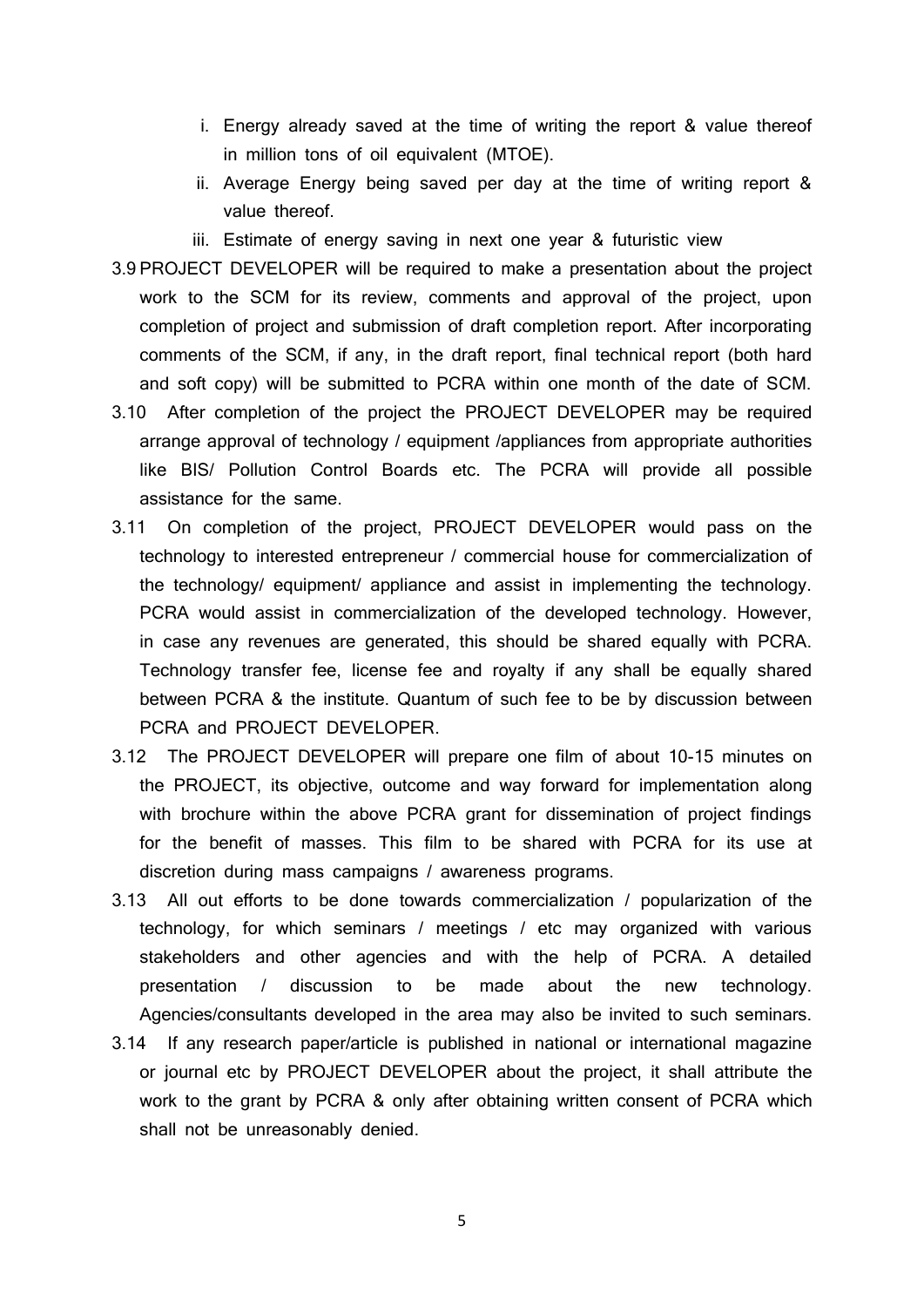- 3.15 If PROJECT DEVELOPER is to make any application for receiving any award or any award is received based on this PROJECT, it shall be in joint name with PCRA.
- 3.16 The intellectual property i.e. know-how/ process/ design/ technique generated in the project shall be jointly owned by PCRA and the PROJECT DEVELOPER. In case a patent is to be obtained, the PROJECT DEVELOPER will file a patent application jointly in the name of PROJECT DEVELOPER and PCRA. The cost for the same will be shared equally by PCRA and PROJECT DEVELOPER.
- 3.17 PROJECT DEVELOPER will send the report to relevant agencies, if any, who can take corrective actions based on finding of the report along with your recommendation, under intimation to PCRA.
- 3.18 The interest earned by PROJECT DEVELOPER on the funds sanctioned and paid by PCRA will be treated as amount paid by PCRA and must be shown as such in the accounts of the project. Also the interest earned on such amount should be reported regularly to PCRA.
- 3.19 PROJECT DEVELOPER to return back the unutilized sanctioned amount, if any, after completion of project. TDS deducted amount, if any, will be considered as grant-in-aid. Amount will be released only after completion of target and utilization of previous instalments with actual expenditure and committed/Tender raised/ order placed values. Amount will be released only after expiry of period against the target.
- 3.20 CA audited head wise expenses for annual expenditure statement (clearly indicating actual expenses incurred against PCRA grant issued / to be issued and also clearly indicating any advance paid for future job / future material supply for the project against PCRA grant issued / to be issued) and CA audited annual utilization certificate incurred up to 31st March of each financial year shall be submitted by 30th April to PCRA. CA audited accounts means the accounts audited by authorized chartered accountant / statutory auditors and not by internal auditors or accounts heads. Audited statement should accompany copies of documentary evidence of any work order issued and Invoice / bill specially for capital & high value items. Because expenses statement also shall be submitted to PCRA immediately after completion of the project followed by audited accounts. In addition, proof of beneficiary contribution for the project, if any, duly audited by Chartered Accounts and verified by PROJECT DEVELOPER are required to be provided to PCRA in respect of each beneficiary.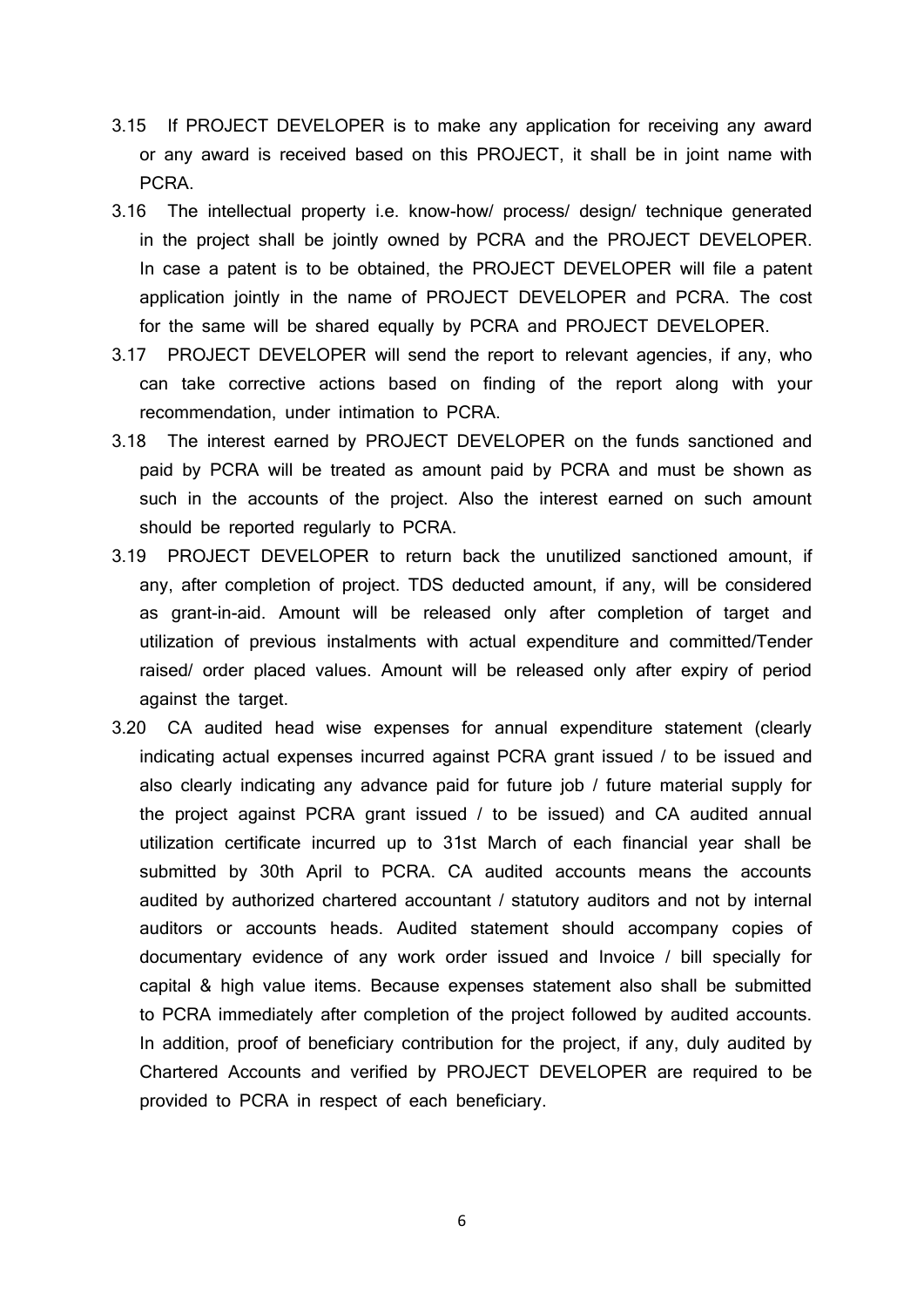- 3.21 The PROJECT DEVELOPER will maintain separate audited accounts for the project. The accounts of the grantee institution will be open to inspection by the sanctioning authority / audit whenever the institution is called upon to do so.
- 3.22 If expenditure statement and utilization certificate against the project is not audited by CA because of audit by CAG, then documentary proof of audit by CAG to be submitted to PCRA by 30th April for previous financial year up to 31st March and internal audited statement as per clause 4.111 above to be submitted.
- 3.23 The PROJECT DEVELOPER to provide the copy of invoice / payment /work order /etc towards proof for expenditure towards capital items / procurement of software / conducting seminar / conducting technical meet / consultancy fee / payment towards manpower/etc.
- 3.24 PCRA will provide a total grant-in-aid as mentioned. No Cost escalation will be allowed. The head wise/ items wise breakup of the sanctioned amount from PCRA is enclosed in **Annexure-C**.
- 3.25 PROJECT DEVELOPER will be required to ensure completion of project within the scheduled completion period. In case extension is required, same may be granted for a further period of 06 months or part thereof subject to justified and tenable reasons.
- 3.26 In case of change in Project-in-charge / Principal investigator, for any reason, necessary prior information to be provided to PCRA.
- 3.27 PROJECT DEVELOPER shall submit statement of expenditure at the time of submission of invoices and utilisation certificate (**Annexure-D**) on a half yearly basis, to PCRA. The un-audited statement of account in respect of the grant-inaid received from PCRA shall be submitted before 31st May of each financial year and the audited statement shall be submitted subsequently by the end of calendar year.
- 3.28 PROJECT DEVELOPER shall ensure that initial invoice is raised not later than 15 days from the date of signing of the MOU.
- 3.29 PROJECT DEVELOPER shall procure the assets, out of the grant-in-aid received from PCRA, in line with their in-house procurement procedures. However, the lien over the physical assets purchased or acquired by PROJECT DEVELOPER out of the grant-in-aid shall vest with PCRA, till buy back / disposal of the assets.
- 3.30 During the period of lien, the PROJECT DEVELOPER shall not treat the assets acquired from the grant-in-aid as their own assets in the books of accounts but shall disclose their holding in the notes to accounts.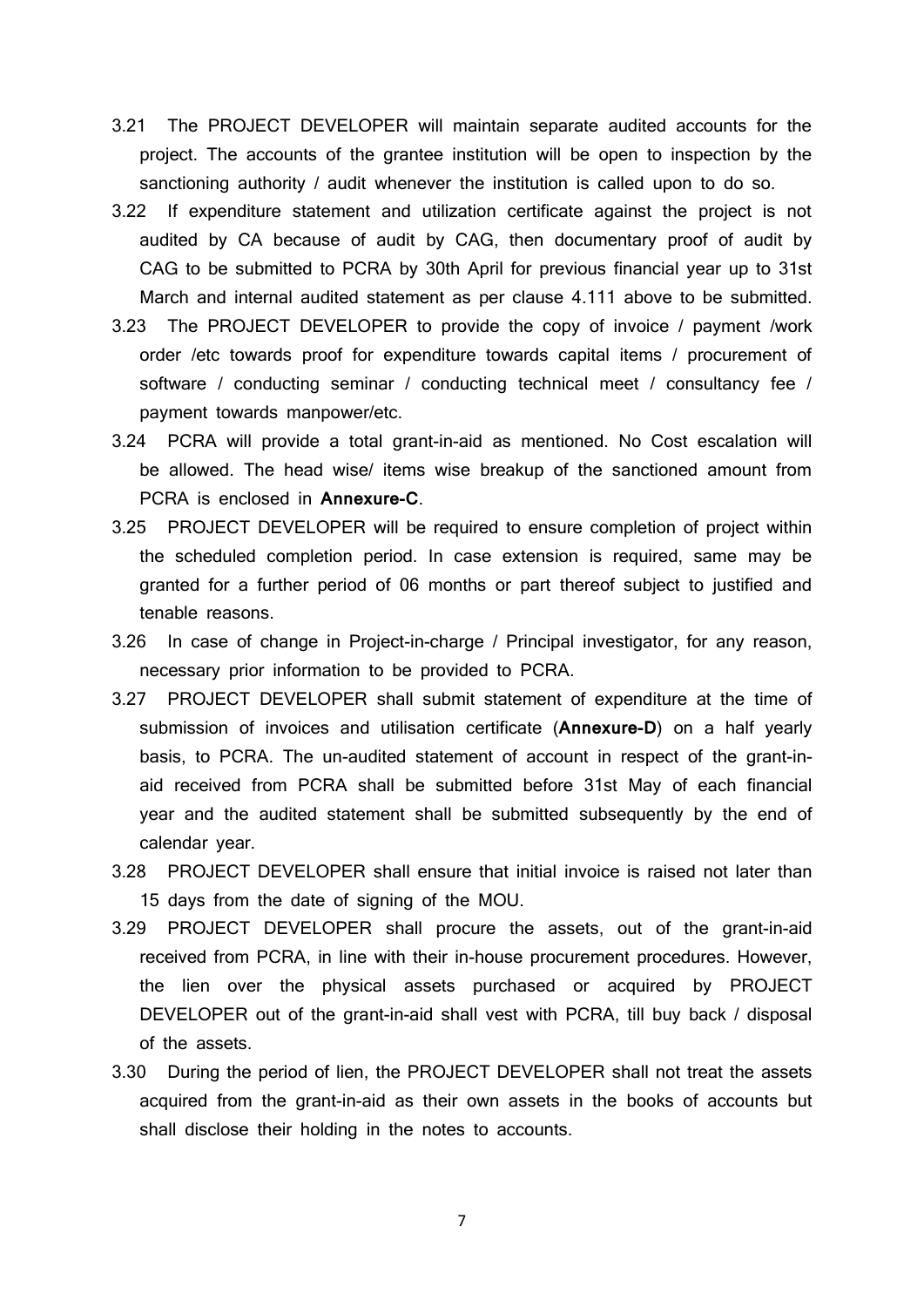#### **Clause 4 – Payment Terms**

- 4.1 PCRA shall be releasing 25% of approved PCRA's contribution for the project with maximum limit of Rs 10 Lakhs as advance towards starting of the research project. The PROJECT DEVELOPER to raise invoice accordingly.
- 4.2 The last 10% of the PCRA grant shall be released on submission and acceptance of final report by SCM of PCRA
- 4.3 The balance 65% of the grant-in-aid shall be released in maximum 04 instalments. These instalments shall be against actual progress vis-à-vis the milestones (as per **Annexure - B**) and receipt of expenditure statement. In the 5<sup>th</sup> instalment, institute shall be paid only the excess of actual total expenditure above the advance already paid.

| Installment No | Nature of Payment                                               |  |
|----------------|-----------------------------------------------------------------|--|
|                | Advance $@25\%$ of grant-in-aid with maximum of Rs. 10 lakh     |  |
| 2              | Actual payment as per expenditure statement                     |  |
| 3              | $-do-$                                                          |  |
| 4              | $-do-$                                                          |  |
| 5              | Difference of actual expenditure (as per expenditure statement) |  |
|                | and payment already made.                                       |  |
| 6              | Final 10% against submission and acceptance of final report     |  |

- 4.4 Tax deduction at source will be made as per the provisions of the Income Tax Act. If your organization is exempted from TDS, please submit valid certificate from IT authorities before or at the time of raising invoice. The institution has to return back the amount left unutilized out of total released amount, if any, after completion of project. TDS amount deducted, if any, will be considered as released amount to the institution. Institution may claim for the TDS deduction certificate, if any TDS is deducted.
- 4.5 The PCRA's contribution towards grant in aid is inclusive of GST if not mentioned explicitly.
- 4.6 Payments shall be released through RTGS/NEFT only. Institute to provide the bank details duly verified by bank/copy of cheque as per format attached as **Annexure E.**
- 4.7 For release of  $1<sup>st</sup>$  instalment of advance grant-in-aid, institute is required to submit the following - Signed duplicate copy as acceptance of the terms and conditions, Invoice for 1<sup>st</sup> instalment amount, RTGS/NEFT details for e-payment in PCRA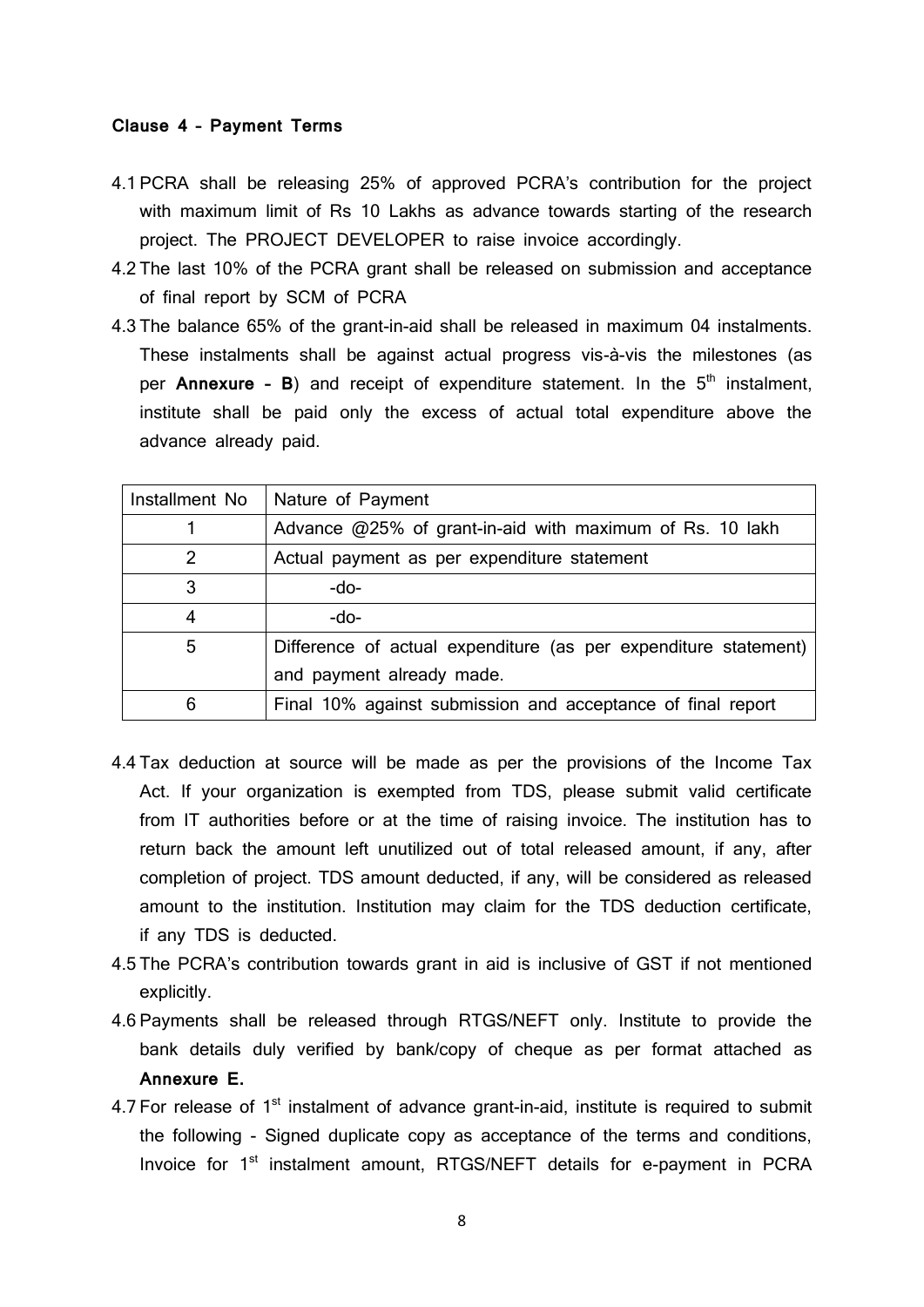format. Certified copy of PAN issued by Income Tax Department, TDS exemption certificate from IT Dept. if applicable.

#### **Clause 5 – Duration and Completion Period of the PROJECT**

- 5.1 The PROJECT shall be completed within the time period as mentioned in the Preamble of this MOU subject to such extension as agreeable to the parties.
- 5.2 In case of delay attributable to PCRA, on account of releasing payment to the PROJECT DEVELOPER against the initial invoice/s, Zero Date shall be the date of payment release by PCRA to the PROJECT DEVELOPER.
- 5.3 The Project shall be deemed to have been successfully completed by the PROJECT DEVELOPER after acceptance of the deliverables and Draft Report by the SCM.
- 5.4 On acceptance of the PROJECT completion by the SCM, the Final report incorporating the comments of SCM / PCRA, shall be submitted by the PROJECT DEVELOPER as per **Annexure-F**. The final report will clearly indicate that all items / deliverables referred in the scope of work have been satisfactorily completed. One copy of the final report along with a soft copy on appropriate media will be submitted to PCRA.

#### **Clause 6 – Effective duration of MOU**

- 6.1 This MOU shall be effective from the date of signing the MOU.
- 6.2 The validity of the MOU will be from the date of signing of MOU till the duration of PROJECT (including time extension granted, if any) plus 12 months or till closure of the PROJECT, whichever is earlier.
- 6.3 During its duration, MOU may be extended subject to approval of competent authority
- 6.4 During its duration, MOU may be terminated / foreclosed by a prior notice of not less than one month by the PROJECT DEVELOPER / PCRA. However, the final decision regarding any termination / foreclosure shall be based on the decision of the competent authority.
- 6.5 In the event of termination / foreclosure of MOU with PROJECT DEVELOPER, PCRA shall be entitled for refund of an amount proportional to the quantum of unfinished work after deducting the expenditure incurred /committed by PROJECT DEVELOPER. Similarly, in case of termination of this MOU by PCRA, PROJECT DEVELOPER shall be entitled to an amount of portion matching the work thus done so far or expenses incurred/committed.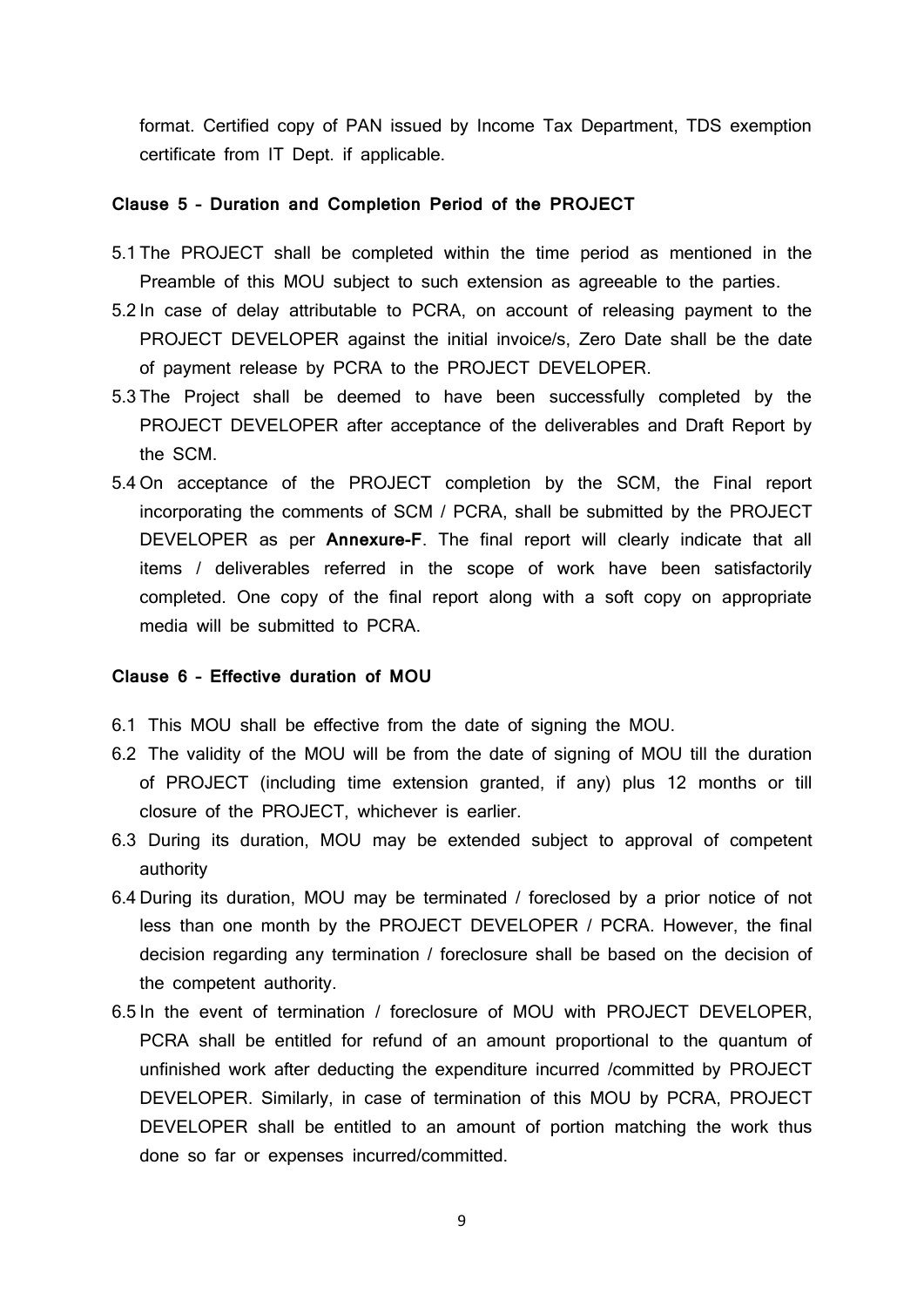6.6 The amount to be so paid in either of the above case under this MOU shall be settled mutually and decision of competent authority is final and binding.

#### **Clause 7 – Commitment Fee**

- 7.1 PROJECT DEVELOPER in accordance with MOU, shall complete the entire PROJECT within the completion period as mentioned in the Preamble. The date of commencement of project shall be as per clause 5 of this MOU
- 7.2 However, in case of any delay in the PROJECT completion due to any reasons/ circumstances not attributable to the PROJECT DEVELOPER, the matter with full justification shall be referred to competent authority, who will have the power to sanction time extension for the PROJECT.
- **7.3** If there is any delay in the completion of the PROJECT beyond approved extension by competent authority, PCRA shall (without prejudice to any right of PCRA on this behalf) be entitled to charge from PROJECT DEVELOPER @ 2% per month of the PCRA's contribution to the PROJECT DEVELOPER, subject to a maximum ceiling of 10% of PCRA's contribution in the total project cost.

#### **Clause 8 – Force Majeure**

Neither PROJECT DEVELOPER nor PCRA shall be held responsible for non-fulfilment of their respective obligation(s) under this MOU due to the exigency of one or more of the force majeure event(s) such as, but not limited to Acts of God, War, Flood, Earthquake(s), Strike(s), Lockout(s), Epidemic, Pandemic, Riot, Civil Commotion etc. provided on the occurrence and cessation of any such event, the party affected thereby, shall give a notice in writing to the other party within one month of such occurrence or cessation. If the force majeure conditions continue beyond 6 (six) months, both the parties shall jointly decide about the future course of action. The Parties recognize the current pandemic situation will have an impact on the execution of the work.

#### **Clause 9 – Notices**

All notices and other communication required to be served on PCRA under the terms of this MOU, shall be considered to be duly served, if the same shall have been delivered to, left with or posted by registered mail or courier or e-mail to PCRA HQ at its last known address of businesses.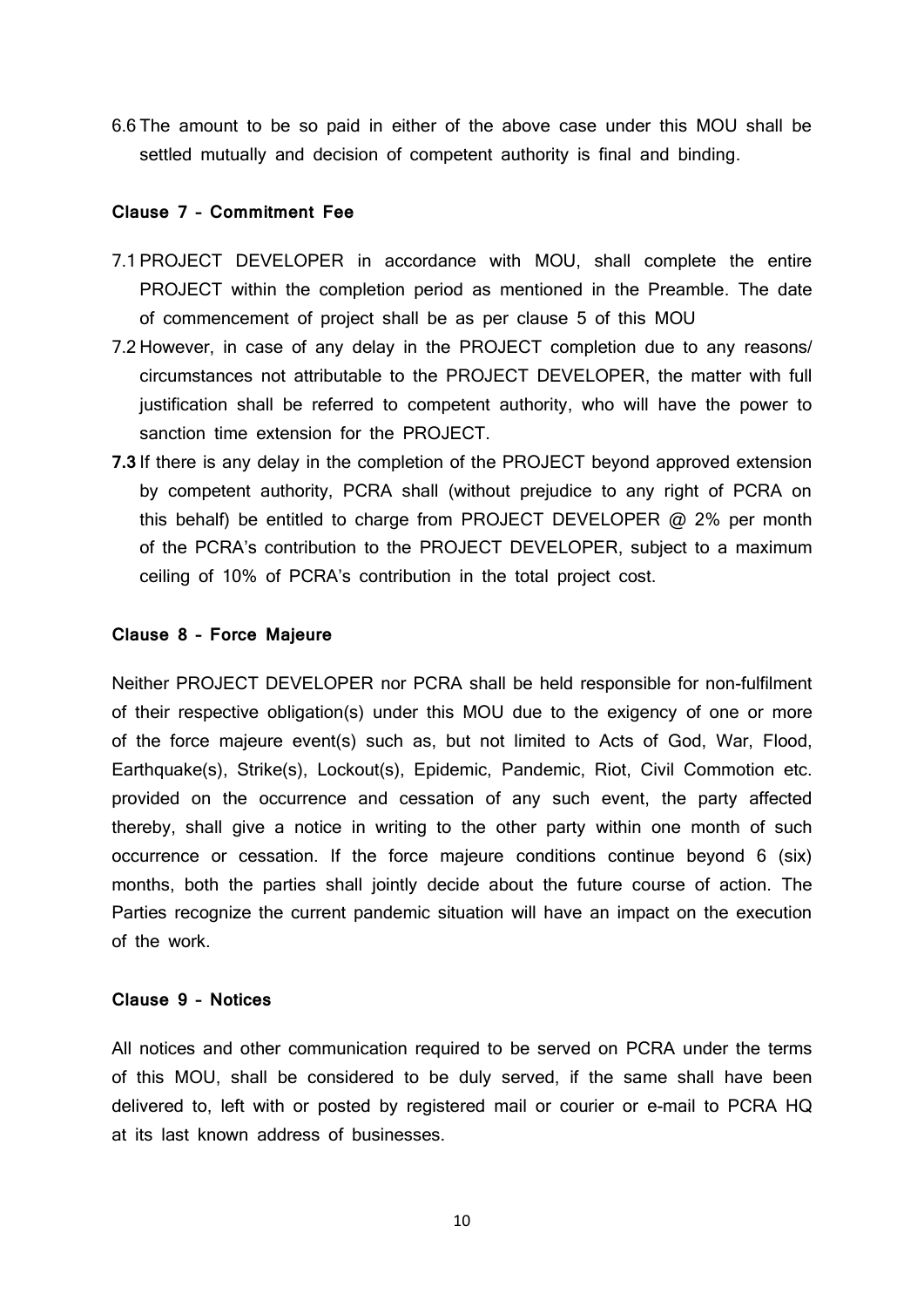Similarly, any notice to be given to PROJECT DEVELOPER shall be considered to be duly served, if the same shall have been delivered to, left with or posted by registered mail or courier or e-mail is sent to PROJECT DEVELOPER at their registered addresses.

#### **Clause 10 – Amendment to the MOU**

Power to make such amendment / modification / addendum rests only with Executive Director, PCRA. The modifications / changes shall be effective from the date on which they are made / executed, unless otherwise agreed to.

### **Clause 11 – Arbitration**

This MOU will be governed by and construed in accordance with the laws of India. All disputes, controversies or claims arising out of, or in connection with, this MOU shall be finally settled by arbitration under the Rules of Delhi High Court Arbitration Centre or Indian Council of Arbitration (ICA) by one or more arbitrators appointed in accordance with the said Rules. The seat of the arbitration shall be New Delhi, India and the language of the arbitration shall be English.

#### **Agreed and Accepted**

| For The Research Institute | For PCRA                                                               |  |
|----------------------------|------------------------------------------------------------------------|--|
|                            |                                                                        |  |
| Seal & Signature:          | Seal & Signature:                                                      |  |
| Name:                      | Name:                                                                  |  |
| Designation:               | Designation:                                                           |  |
| Address:                   | Address: Sanrakshan Bhavan, 10 Bhikaji<br>Cama Place, New Delhi 110066 |  |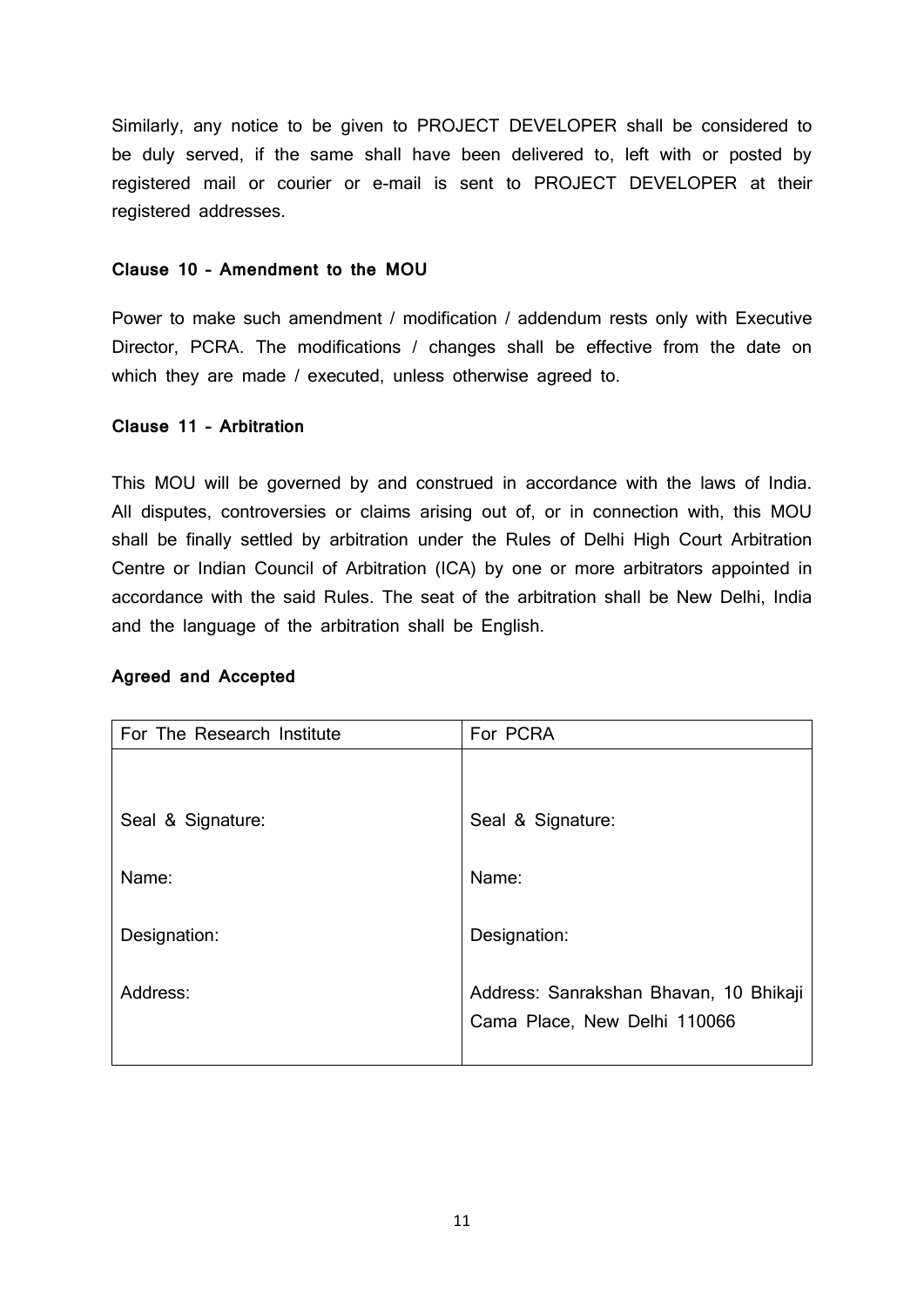#### **Attachments:**

- Annexure A: complete project proposal submitted and accepted by SCM
- Annexure B: Milestones & Timelines

Annexure C: Head wise project cost

- Annexure D: Format for utilisation certificate
- Annexure E: Format for mandate towards e-payment
- Annexure F: Format for Draft / Final Report
- Annexure G: Format for Project Progress Report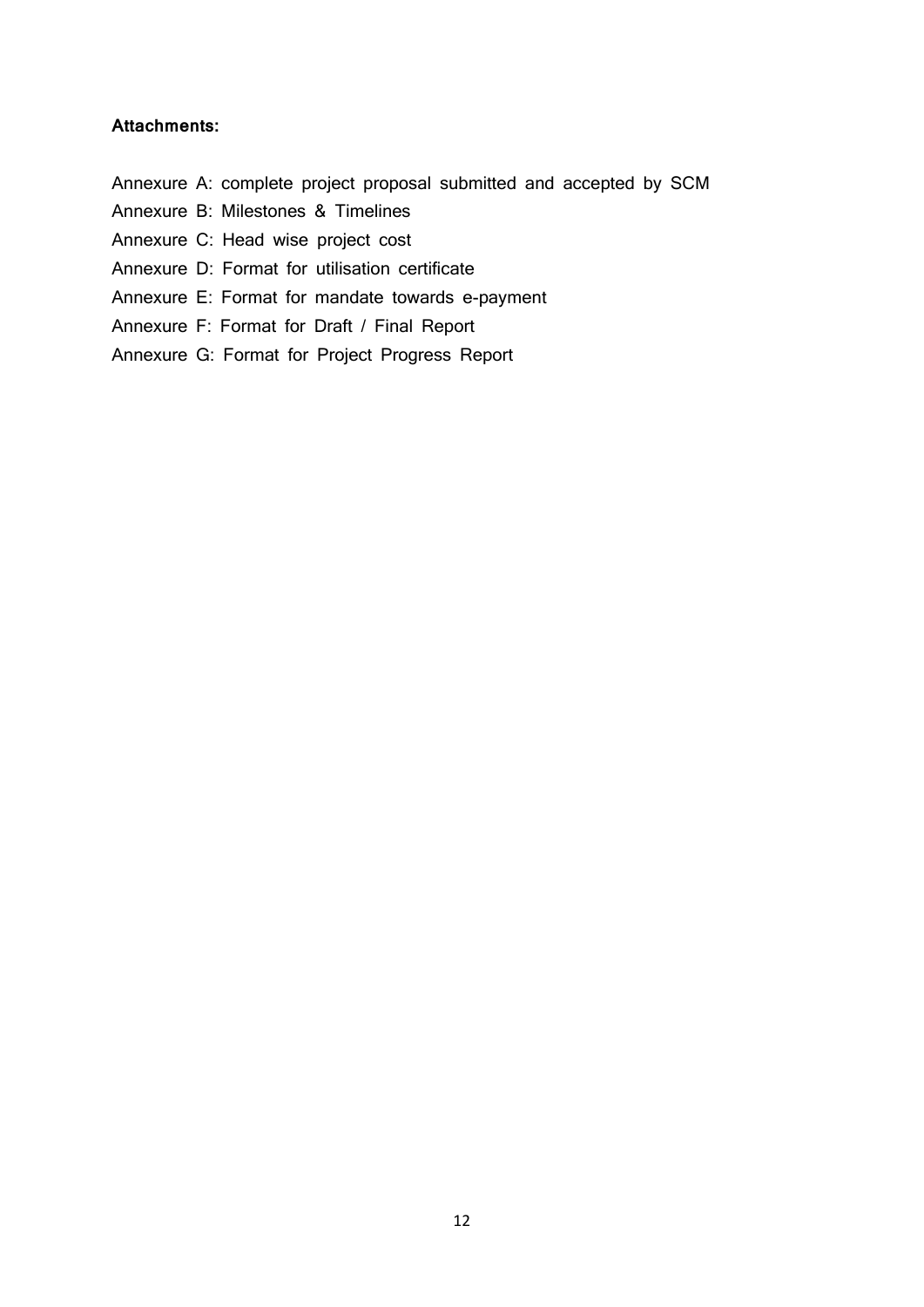### **Annexure-B**

## Milestones for R&D Project: -

| SI. | Target | Period |   |
|-----|--------|--------|---|
| No  |        | From   | o |
|     |        |        |   |
|     |        |        |   |

#### **Annexure-C**

## HEAD WISE PROJECT COST

| SI.            | Activity                  | PCRA (Rs. In | Institute     | Total (Rs. |
|----------------|---------------------------|--------------|---------------|------------|
| No             |                           | lakhs)       | (RS.in lakhs) | In lakhs)  |
| $\mathbf{1}$   | Capital items             |              |               |            |
| $\overline{c}$ | Chemical/Raw materials    |              |               |            |
| 3              | Consumables               |              |               |            |
| 4              | <b>Utilities</b>          |              |               |            |
| 5              | Consultancy               |              |               |            |
| 6              | Travel                    |              |               |            |
| $\overline{7}$ | Stationery                |              |               |            |
| 8              | Manpower                  |              |               |            |
| 9              | Workshop/Seminar          |              |               |            |
| 10             | Miscellaneous/Contingency |              |               |            |
|                | Total:                    |              |               |            |
|                | Overhead @ 10%            |              |               |            |
|                | GST @ as applicable       |              |               |            |
|                | Total cost including GST  |              |               |            |
|                | and overhead              |              |               |            |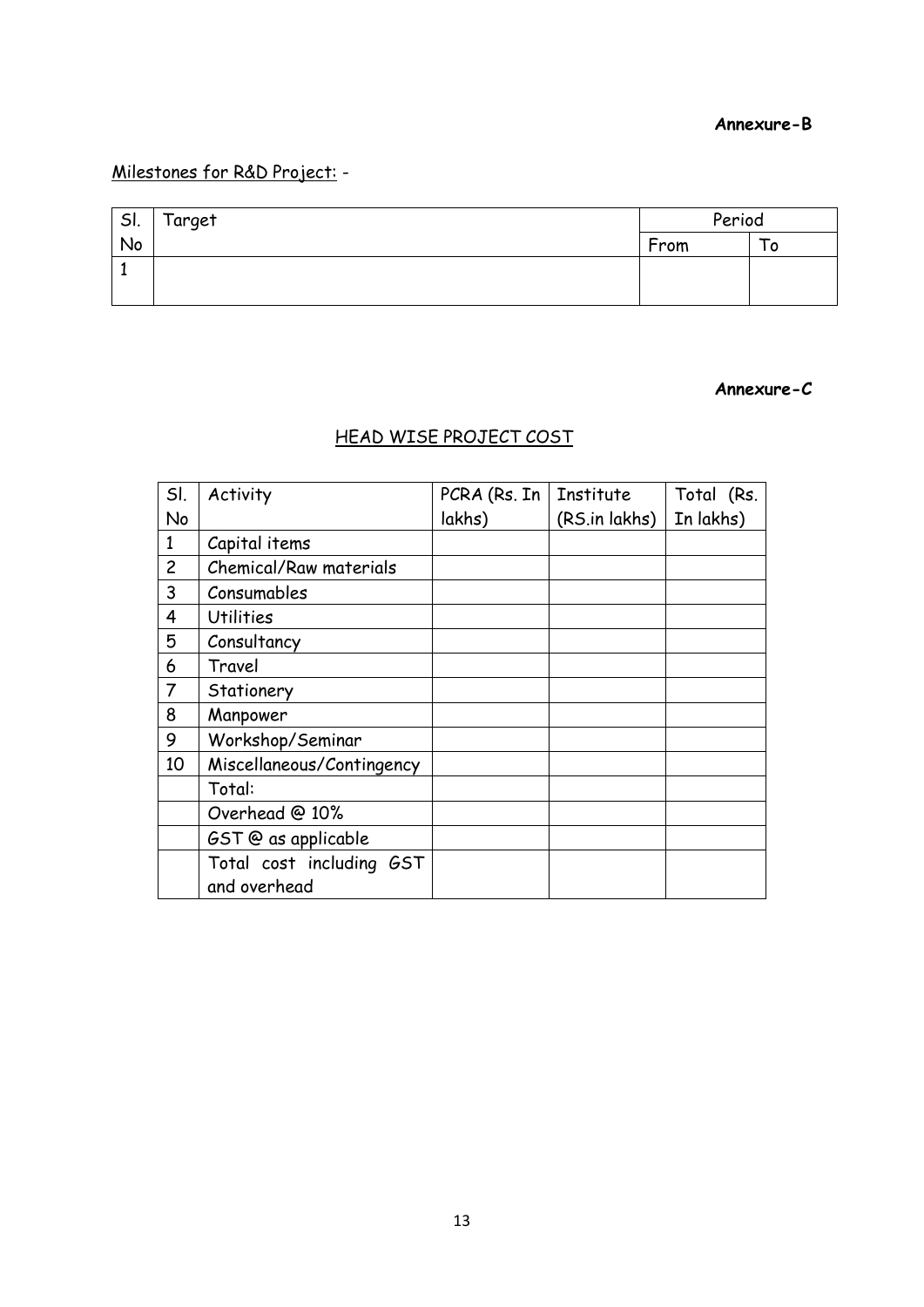|                         |                                |                        | Utilization Statement of Expenditure |                    |                             |                |                |                |
|-------------------------|--------------------------------|------------------------|--------------------------------------|--------------------|-----------------------------|----------------|----------------|----------------|
|                         |                                | for the period         |                                      | to                 |                             |                |                |                |
| SI                      |                                | <b>Funds Allocated</b> | Fund released by PCRA                |                    | <b>Expenditure Incurred</b> |                | <b>Balance</b> | <b>Remarks</b> |
|                         |                                | as per MoU             | (RS)                                 |                    | (RS)                        |                | (RS)           |                |
|                         |                                | (RS)                   |                                      |                    |                             |                |                |                |
| No.                     |                                |                        | <b>Till previous</b>                 | <b>Current</b>     | <b>Till previous</b>        | <b>Current</b> |                |                |
|                         |                                |                        | <b>Installment</b>                   | <b>Installment</b> | <b>Installment</b>          | installment    |                |                |
| $\mathbf{1}$            | <b>Capital items</b>           |                        |                                      |                    |                             |                |                |                |
| $\mathbf 2$             | <b>Chemical/ Raw materials</b> |                        |                                      |                    |                             |                |                |                |
| 3                       | <b>Consumables</b>             |                        |                                      |                    |                             |                |                |                |
| $\overline{\mathbf{4}}$ | <b>Utilities</b>               |                        |                                      |                    |                             |                |                |                |
| $5\phantom{.0}$         | Consultancy                    |                        |                                      |                    |                             |                |                |                |
| 6                       | #Travel                        |                        |                                      |                    |                             |                |                |                |
| $\overline{\mathbf{z}}$ | <b>Stationery</b>              |                        |                                      |                    |                             |                |                |                |
| 8                       | <b>Manpower</b>                |                        |                                      |                    |                             |                |                |                |
| 9                       | <b>Workshop/Seminar</b>        |                        |                                      |                    |                             |                |                |                |
| 10                      | Miscellaneous/Contingency      |                        |                                      |                    |                             |                |                |                |
| 11                      | Overhead 10%                   |                        |                                      |                    |                             |                |                |                |
| 12                      | GST@18%                        |                        |                                      |                    |                             |                |                |                |
|                         | <b>Total</b>                   |                        |                                      |                    |                             |                |                |                |

**#Certify that the travelling expenditure are relate**d to the project only.

| Copy of proof of expenditure towards $(1)$ , $(5)$ , $(8)$ , $(9)$ |                                            |                                |
|--------------------------------------------------------------------|--------------------------------------------|--------------------------------|
| Principal Investigator:                                            | <b>Competent Financial/Audit authority</b> | <b>Head of the Institution</b> |
| Date:                                                              | Date:                                      | Date:                          |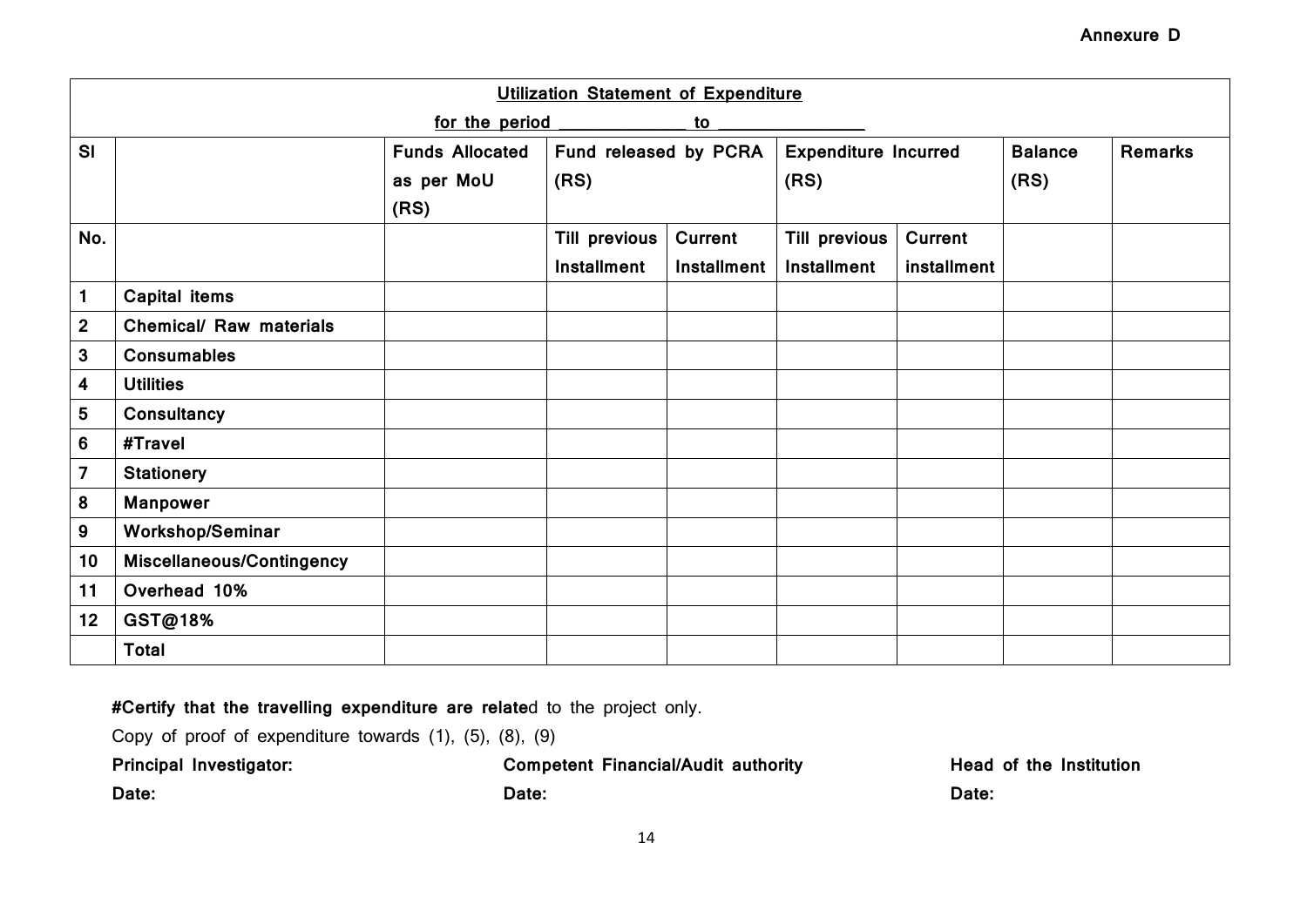

**Annexure E**

## **(FORMAT BANK MANDATE)**

To

Date:

Petroleum Conservation Research Association

Sanrakshan Bhawan, 10, Bhikaji Cama Place, New Delhi – 110066

## **BANK DETAILS & OTHER DETAILS**

| $\mathbf{1}$     | Vendor Name as per Bank        |  |
|------------------|--------------------------------|--|
| $\overline{2}$   | Address:                       |  |
| 3                | <b>State</b>                   |  |
| $\overline{4}$   | Pin Code                       |  |
| 5                | <b>Contact Person Name</b>     |  |
| 6                | Mobile Number                  |  |
| $\overline{7}$   | E-Mail address                 |  |
| 8                | <b>Bank Name</b>               |  |
| 9                | Address of the Branch          |  |
|                  |                                |  |
| 10               | <b>Bank Account Number</b>     |  |
| 11               | Bank Branch IFSC Code          |  |
| 12               | <b>PAN Number</b>              |  |
| 13               | Name as per Pan Card           |  |
| 14               | GST number/ ARN number         |  |
| 15 <sub>15</sub> | <b>GSTIN Registration Type</b> |  |
|                  | (Composition /Regular/         |  |
|                  | Unregistered)                  |  |
| 16               | Remarks                        |  |

I/We, hereby declare that the particulars given above are correct.

## **(Signature of authorized person with seal)**

**Note: Please attach a blank cancelled cheque or photocopy of a cheque issued by your bank relating to your above account for verification. Please attach copy of PAN.**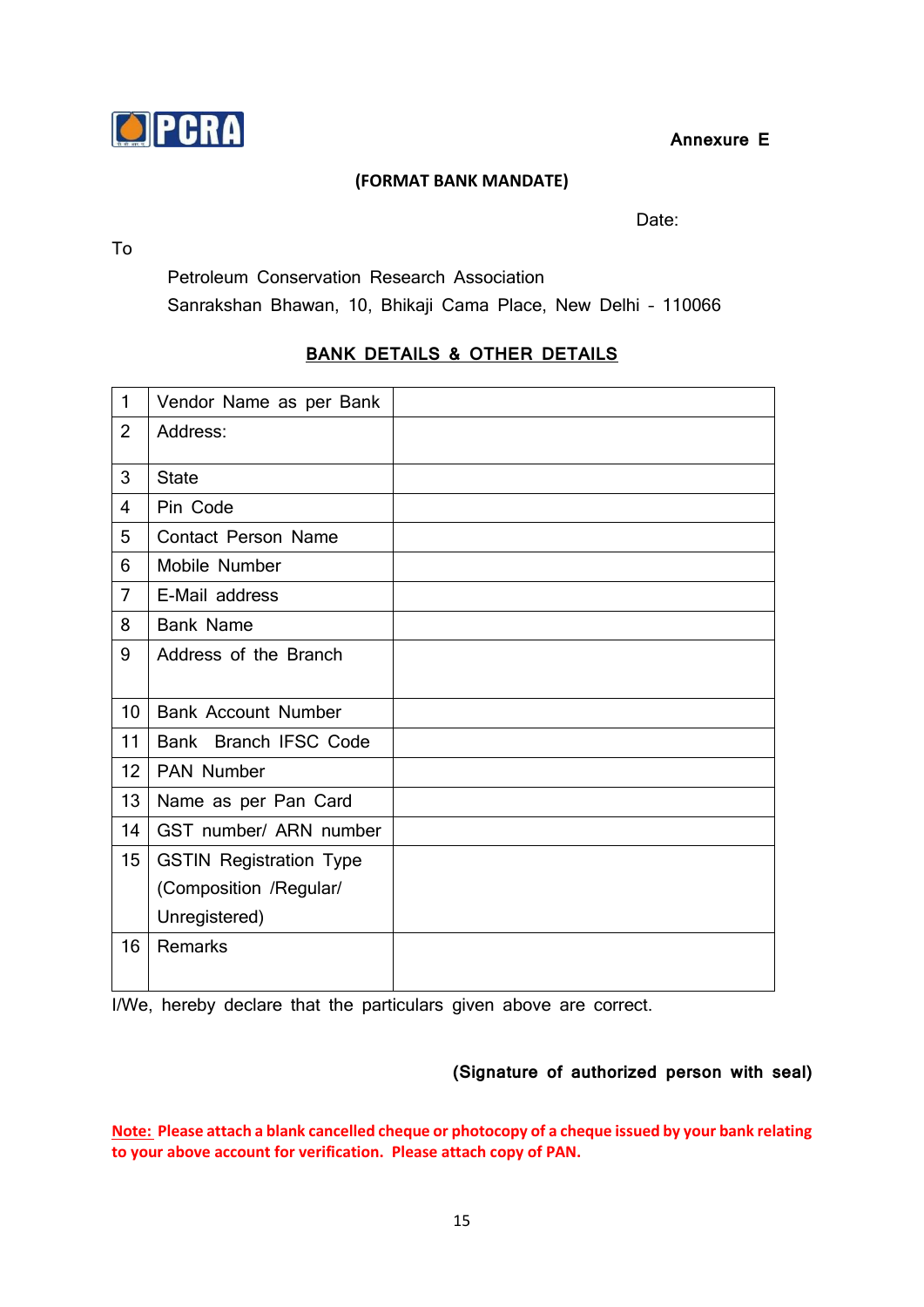### **Annexure F**

## **FORMAT FOR DRAFT REPORT / FINAL REPORT**

**The format of the draft / final report shall be as following:**

- 1. Cover page
- 2. Copyright
- 3. Executive Summary
- 4. Acknowledgement
- 5. Contents
- 6. Introduction
- 7. Objective
- 8. Scope of work
- 9. Approach / Methodology
- 10. Data collection and Analysis, if applicable
- 11. Evaluation / Results & Discussion
- 12. Conclusions
- 13. Future scope of work / Way forward / Commercialization / Potential
- 14. Nomenclature
- 15. References
- 16. Appendices, if any.
- 17. List of Assets purchased out of grant-in-aid
- 18. Details of IPR generated during the project